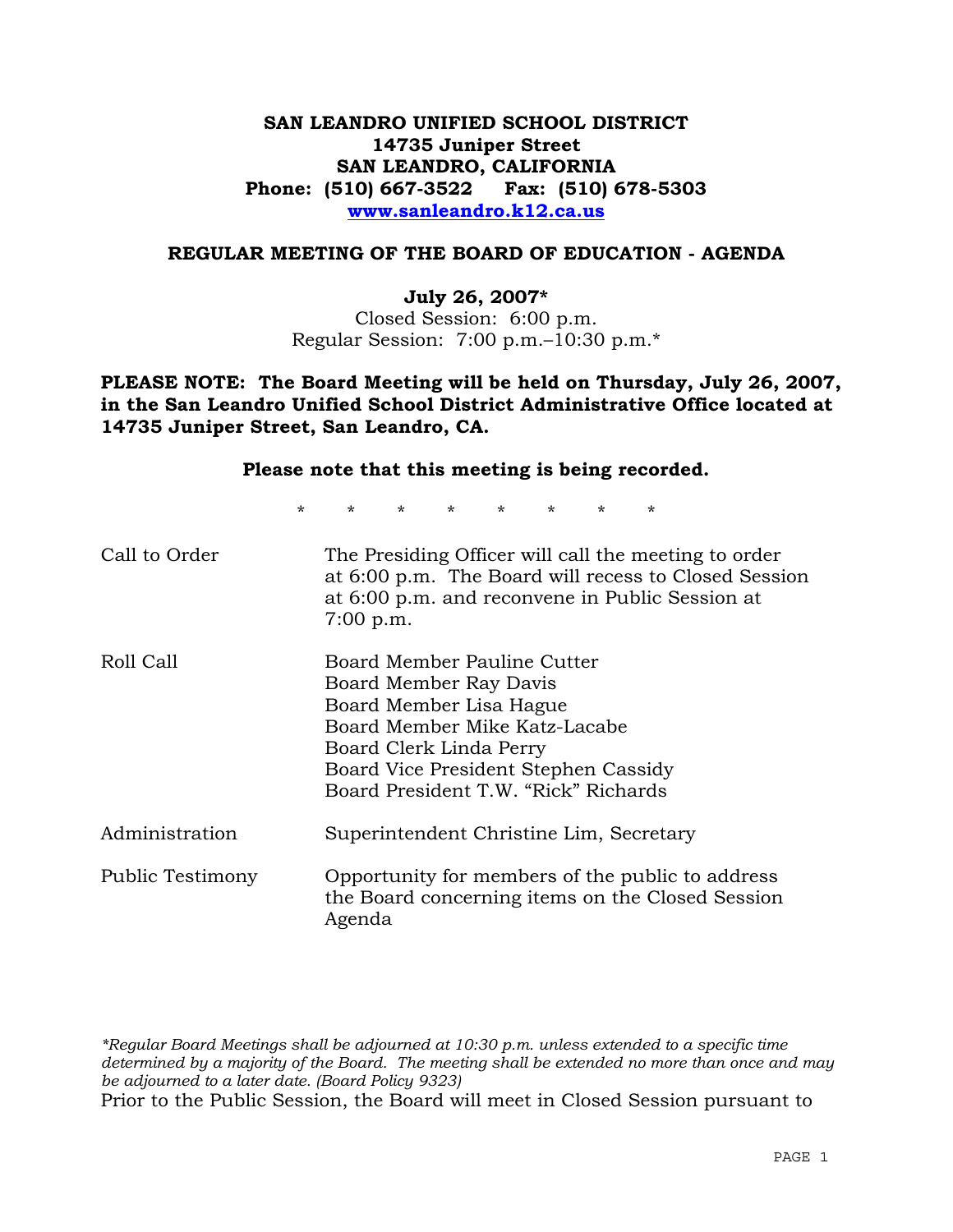## to Government Code Sections 54957, and 54956.8.

- a) Public Employee Discipline/Dismissal/Release
- b) Public Employee Appointment Title: Coordinator, Special Services
- c) Conference with Real Property Negotiator Property(ies)

| Report Closed<br>Session Action | Motion Second Vote                                     |                                                                                                                                                                                                                                                                                                                                                                                                                                                                                                                                            |
|---------------------------------|--------------------------------------------------------|--------------------------------------------------------------------------------------------------------------------------------------------------------------------------------------------------------------------------------------------------------------------------------------------------------------------------------------------------------------------------------------------------------------------------------------------------------------------------------------------------------------------------------------------|
| Pledge of Allegiance            |                                                        |                                                                                                                                                                                                                                                                                                                                                                                                                                                                                                                                            |
| Approve Agenda                  | Motion ___________ Second _____________ Vote _________ | Approve the Regular Meeting Agenda of July 26,2007                                                                                                                                                                                                                                                                                                                                                                                                                                                                                         |
| Legal Statement                 |                                                        | Members of the audience who wish to address the<br>Board are asked to complete the yellow card available at<br>the entrance and submit it to the Board's Administrative<br>Assistant. Speakers who have completed the card will be<br>called when the item is reached on the agenda or, for<br>non-agenda items, during the Public Testimony. Cards<br>are to be turned in before the item is reached on the<br>agenda. Please note that this meeting is being recorded.                                                                   |
|                                 | 54954.2(a)                                             | State law prohibits the Board of Education from taking<br>any action on or discussing items that are not on the<br>posted agenda except to A) briefly respond to statements<br>made or questions posed by the public in attendance; B)<br>ask questions for clarification; C) provide a reference to a<br>staff member or other resource for factual information in<br>response to the inquiry; or D) ask a staff member to<br>report back on the matter at the next meeting and/or put<br>it on a future agenda. (Government Code Section |

## **PRESENTATIONS**

\* Emily Kaplan, grant writer for the District, has been working staff, community businesses, and other collaborative partners to develop five grant applications related to the Career Technical Education/Industrial Arts programs in the areas of Metal, Auto, wood, multi media and business and marketing for a total of approximately \$8.5 million. Emily will explain the elements of the CTE plan and use the woodworking program as an example. Her presentation will include plan elements, funding, and application schedule. These five grant applications are part of the District's efforts to maximize Measure B Bond funds by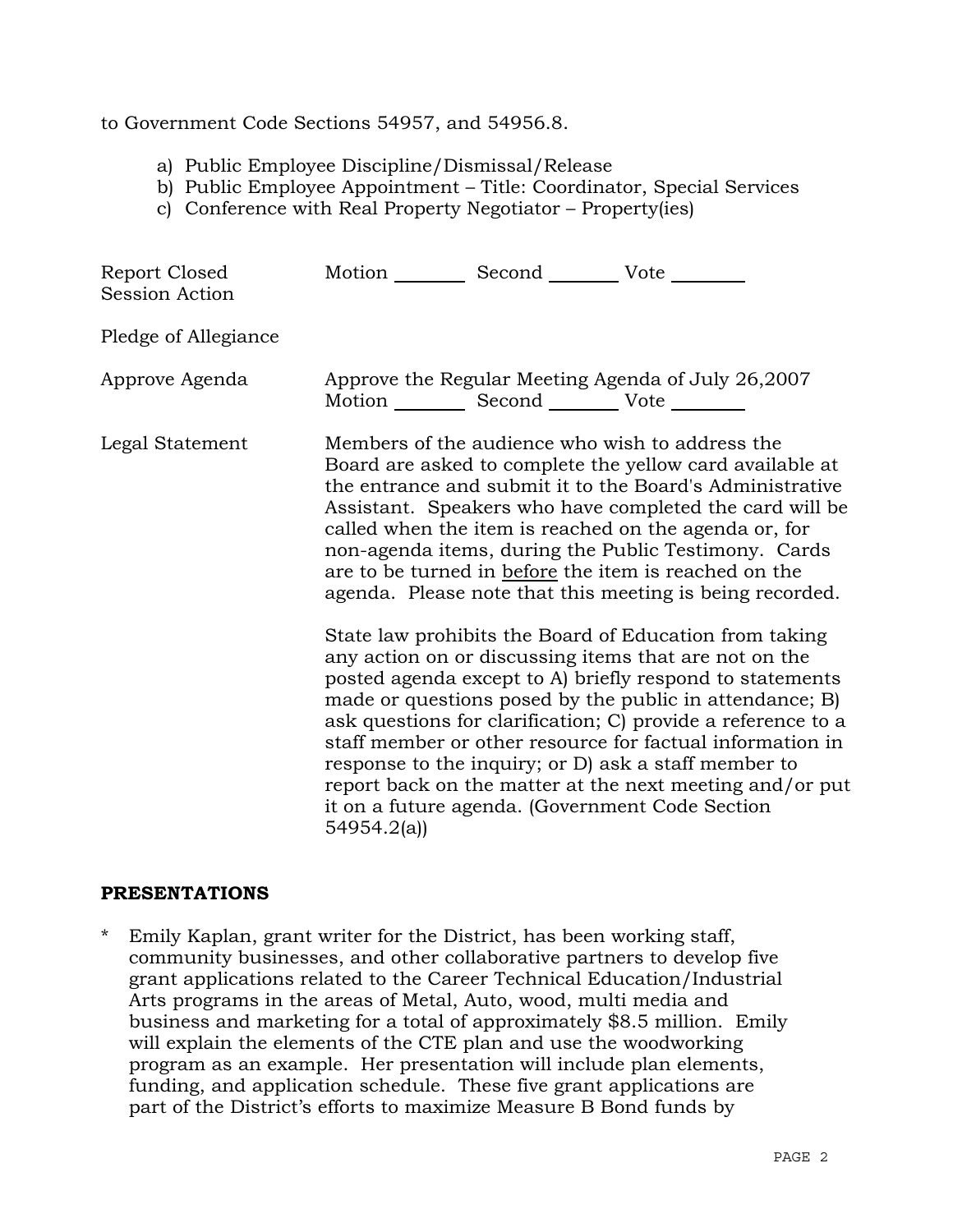seeking state matching funds.

## **PUBLIC TESTIMONY ON NON-AGENDA ITEMS**

## **PUBLIC HEARING**

- 1. A public hearing will be conducted regarding the San Leandro Unified School District Initial Proposals to the San Leandro Teachers' Association (SLTA).
- 2. A public hearing will be conducting regarding the San Leandro Teachers' Association (SLTA Initial Proposals to the San Leandro Unified School District.
- 3. A public hearing will be conducted regarding the San Leandro Unified School District Initial Proposals to the Teamsters' Union Local No. 856/Alameda Building Trades Council.
- 4. A public hearing will be conducted regarding the Teamsters' Union Local No. 856/Alameda Building Trades Council Initial Proposals to the San Leandro Unified School District.

**REPORTS** Correspondence Superintendent's Report Board Committee Reports

- Communication
- Policy
- City/District Liaison
- Board Representatives' Reports
	- Alameda County School Boards Assn.

## **CONSENT ITEMS**

These items are considered routine and may be enacted by a single motion. At the request of any member of the Board, any item on the consent agenda shall be removed and given individual consideration for action as a regular agenda item.

General Services

1.1-C Approval of Board Staff Recommendation: Approve the minutes of the special Board meeting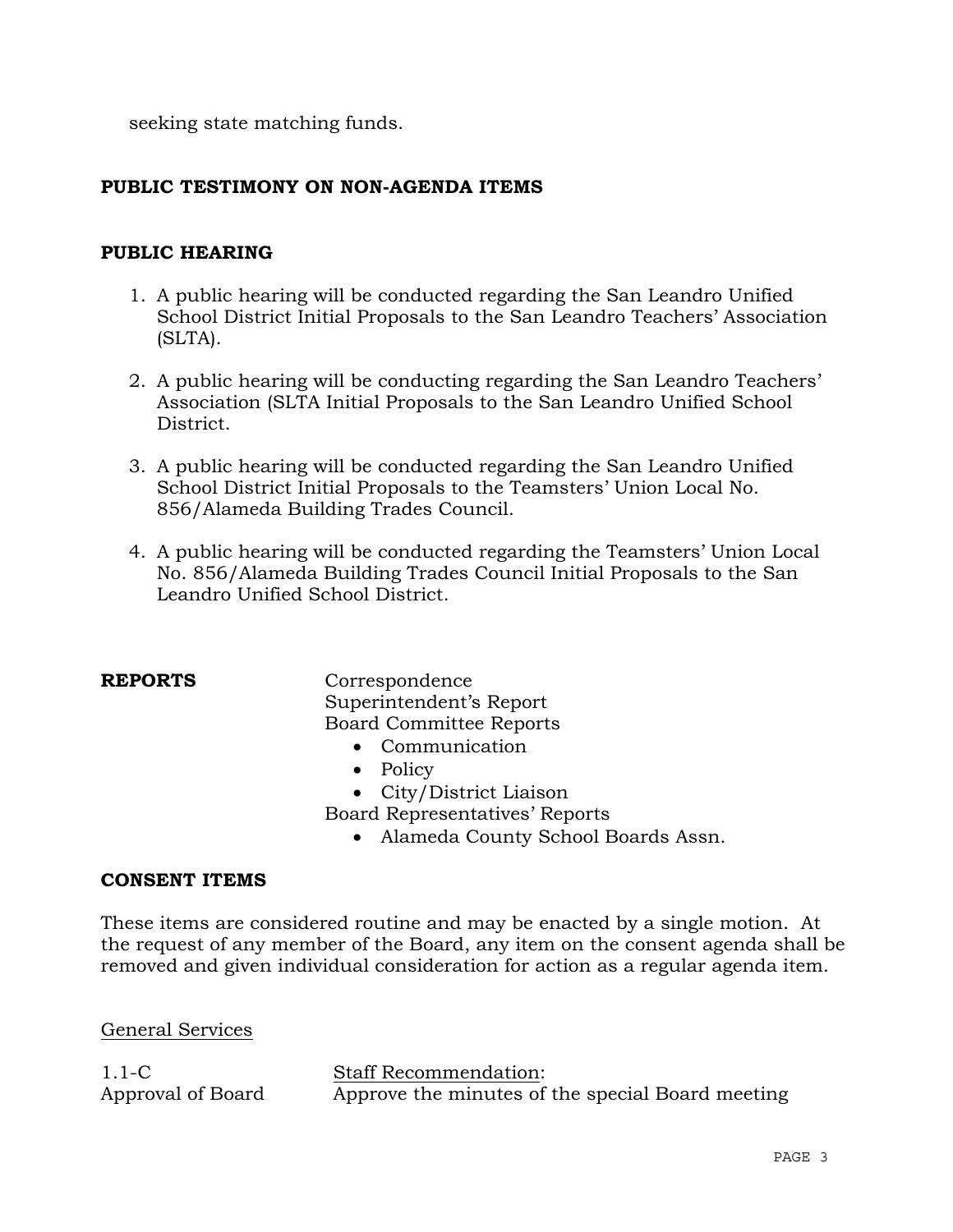| Minutes – May 7, 2007 held on May 7, 2007.                    |                                                                                                            |                                                                                          |                                                  |  |
|---------------------------------------------------------------|------------------------------------------------------------------------------------------------------------|------------------------------------------------------------------------------------------|--------------------------------------------------|--|
|                                                               |                                                                                                            | Motion _________ Second ___________ Vote _______                                         |                                                  |  |
| $1.2-C$<br>Approval of Board<br>Minutes – June 4,<br>2007     | Staff Recommendation:<br>held on June 4, 2007.                                                             |                                                                                          | Approve the minutes of the special Board meeting |  |
|                                                               |                                                                                                            | Motion _________ Second __________ Vote _______                                          |                                                  |  |
| $1.3-C$<br>Approval of Board<br>Minutes $-$ June 5,<br>2007   | <b>Staff Recommendation:</b><br>held on June 5, 2007.                                                      |                                                                                          | Approve the minutes of the regular Board meeting |  |
|                                                               |                                                                                                            | Motion _________ Second __________ Vote _______                                          |                                                  |  |
| $1.4-C$<br>Approval of Board<br>Minutes – June 19,<br>2007    | <b>Staff Recommendation:</b><br>Approve the minutes of the regular Board meeting<br>held on June 19, 2007. |                                                                                          |                                                  |  |
|                                                               |                                                                                                            | Motion _________ Second __________ Vote _______                                          |                                                  |  |
| Human Resources                                               |                                                                                                            |                                                                                          |                                                  |  |
| $2.1 - C$<br>Acceptance of<br>Personnel Report                | Staff Recommendation:<br>Accept Personnel Report as submitted.                                             |                                                                                          |                                                  |  |
|                                                               |                                                                                                            | Motion _________ Second __________ Vote _______                                          |                                                  |  |
| $2.2 - C$<br>Renewal of Student<br><b>Teaching Agreements</b> | <b>Staff Recommendation:</b><br>University.                                                                | Approve the renewal of the Student Teaching<br>Agreement between the District and Patten |                                                  |  |
|                                                               |                                                                                                            | Motion _________ Second __________ Vote _______                                          |                                                  |  |
|                                                               |                                                                                                            |                                                                                          |                                                  |  |

Educational Services

3.1-C Acceptance of Donations

Staff Recommendation: Approve the acceptance of gifts to the District as follows: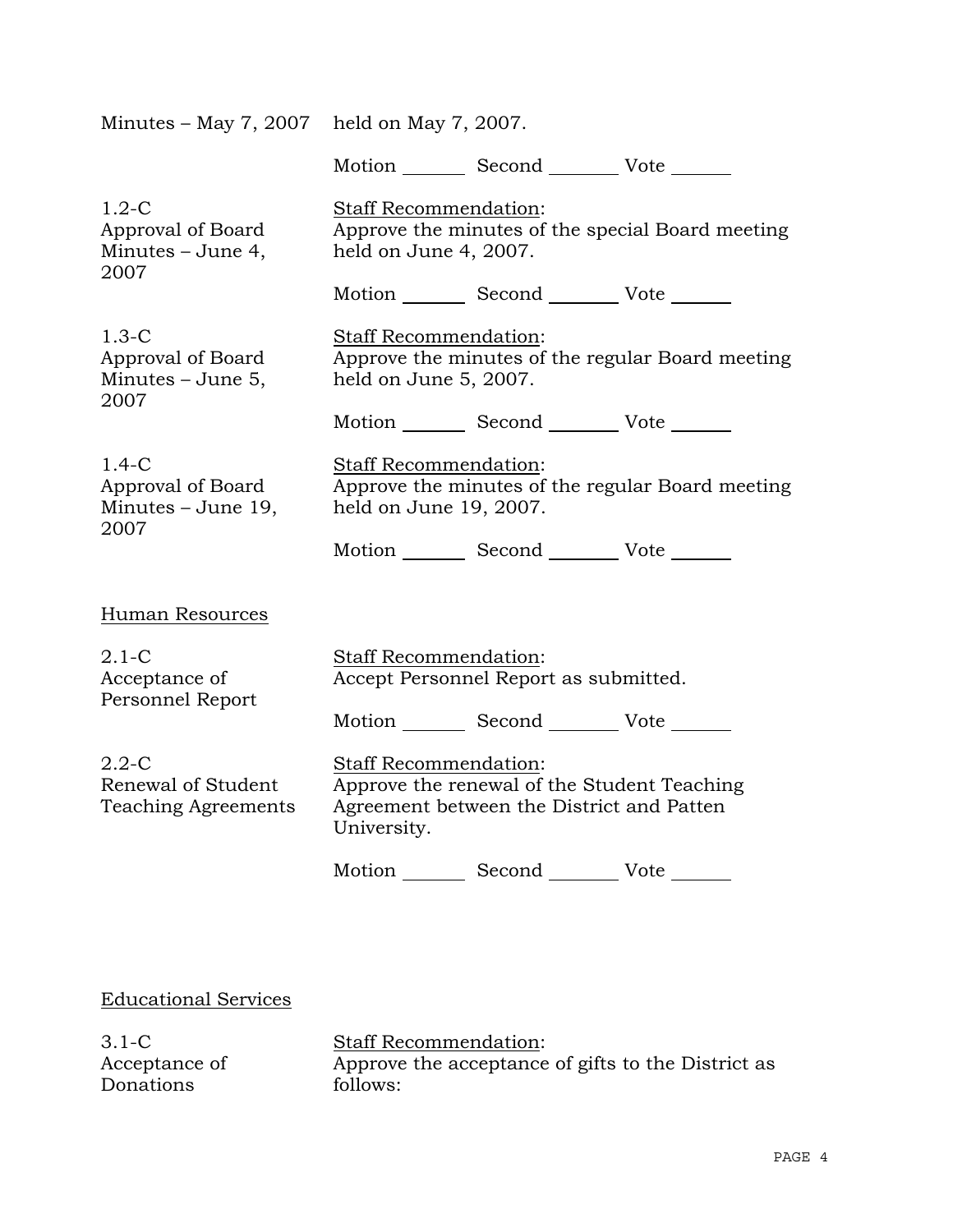Roosevelt Elementary School

- \$100 "Helen Ross Promising Youth Reader" Scholarship" from Leslie Ross Gompertz
- \$30.76 Albertson's Community Partners
- \$300.29 Wells Fargo Foundation (Danice Desaulniers and David Lamb)

Bancroft Middle School

•  $$400 - Re/Max$ 

Monroe Elementary School

• 1 DVD player and 1 VCR – from Linda Moczkowski

Jefferson Elementary School

•  $$400 - Re/Max$ 

## San Leandro High School

- \$1,000 for Career and Technology Education from Northern California Carpenters Regional Council
- \$500 for Career and Technology Education from Iron Works Union Local No. 378
- $$400 Re/Max$

Motion Second Vote

3.2-C School Site Plan for

Student Achievement

Staff Recommendation:

Approve the School Site Plan for Student Achievement for San Leandro High School.

Motion Second Vote \_\_\_\_\_\_

3.3-C Memorandum of Understanding (MOU) Between R.T. Fisher and San Leandro Unified School District for the ASES Program

Staff Recommendation:

Approve the Memorandum of Understanding (MOU) between R.T. Fisher and San Leandro Unified School District for the ASES program.

Motion Second Vote \_\_\_\_\_\_

3.4-C

San Leandro High School Academy of Media (SLAM) Career Technology Education (CTE) Plan

Staff Recommendation:

The Board will discuss and consider approving the San Leandro High School SLAM Program Career Technology Education CTE Plan.

Motion Second Vote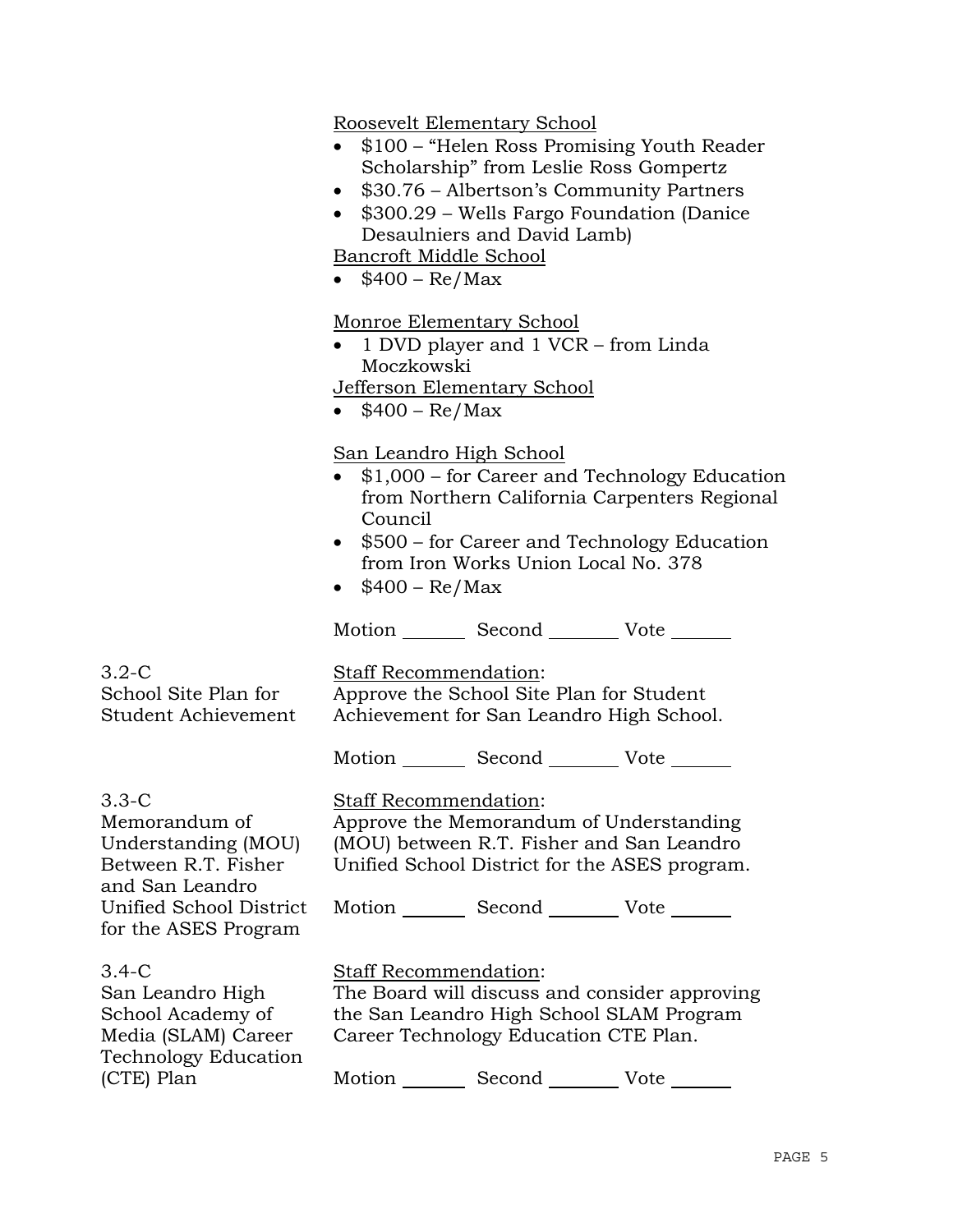| $3.5-C$<br>San Leandro High<br>School Academy of<br>Business/Marketing<br>Program Career              | Staff Recommendation:<br>The Board will discuss and consider approving<br>the San Leandro High School Business/Marketing<br>Program Career Technology Education (CTE) Plan. |  |  |  |
|-------------------------------------------------------------------------------------------------------|-----------------------------------------------------------------------------------------------------------------------------------------------------------------------------|--|--|--|
| Technology Education<br>(CTE) Plan                                                                    | Motion _________ Second __________ Vote _______                                                                                                                             |  |  |  |
| $3.6-C$<br>San Leandro High<br><b>School Wood Career</b><br><b>Technology Education</b><br>(CTE) Plan | Staff Recommendation:<br>The Board will discuss and consider approving<br>the San Leandro High School Wood Career<br>Technology Education (CTE) Plan.                       |  |  |  |
|                                                                                                       | Motion _________ Second __________ Vote _______                                                                                                                             |  |  |  |
| $3.7-C$<br>San Leandro High<br>School Metal Career<br>Technology Education<br>(CTE) Plan              | Staff Recommendation:<br>The Board will discuss and consider approving<br>the San Leandro High School Metal Career<br>Technology Education (CTE) Plan.                      |  |  |  |
|                                                                                                       | Motion _________ Second __________ Vote _______                                                                                                                             |  |  |  |
| $3.8-C$<br>San Leandro High<br>School Automotive<br>Career Technology<br>Education (CTE) Plan         | <u>Staff Recommendation:</u><br>The Board will discuss and consider approving<br>the San Leandro High School Automotive Career<br>Technology Education (CTE) Plan.          |  |  |  |
|                                                                                                       | Motion _________ Second __________ Vote _______                                                                                                                             |  |  |  |
| <b>Business Operations</b>                                                                            |                                                                                                                                                                             |  |  |  |
| $4.1 - C$<br>Ratification of Payroll                                                                  | <b>Staff Recommendation:</b><br>Ratify the April 2007 payroll in the amount of<br>\$4,864,972.15.                                                                           |  |  |  |
|                                                                                                       | Motion _________ Second __________ Vote _______                                                                                                                             |  |  |  |
| $4.2-C$<br>Approval of Bill<br>Warrants                                                               | Staff Recommendation:<br>Approve Bill Warrants #88524632-88548237<br>in the amount of \$6,558,140.22.                                                                       |  |  |  |
|                                                                                                       | Motion _________ Second __________ Vote _______                                                                                                                             |  |  |  |
| $4.3-C$<br>Intra-Budget Transfers                                                                     | Staff Recommendation:<br>Approve the request for Intra-Budget Transfers for<br>May 2007.                                                                                    |  |  |  |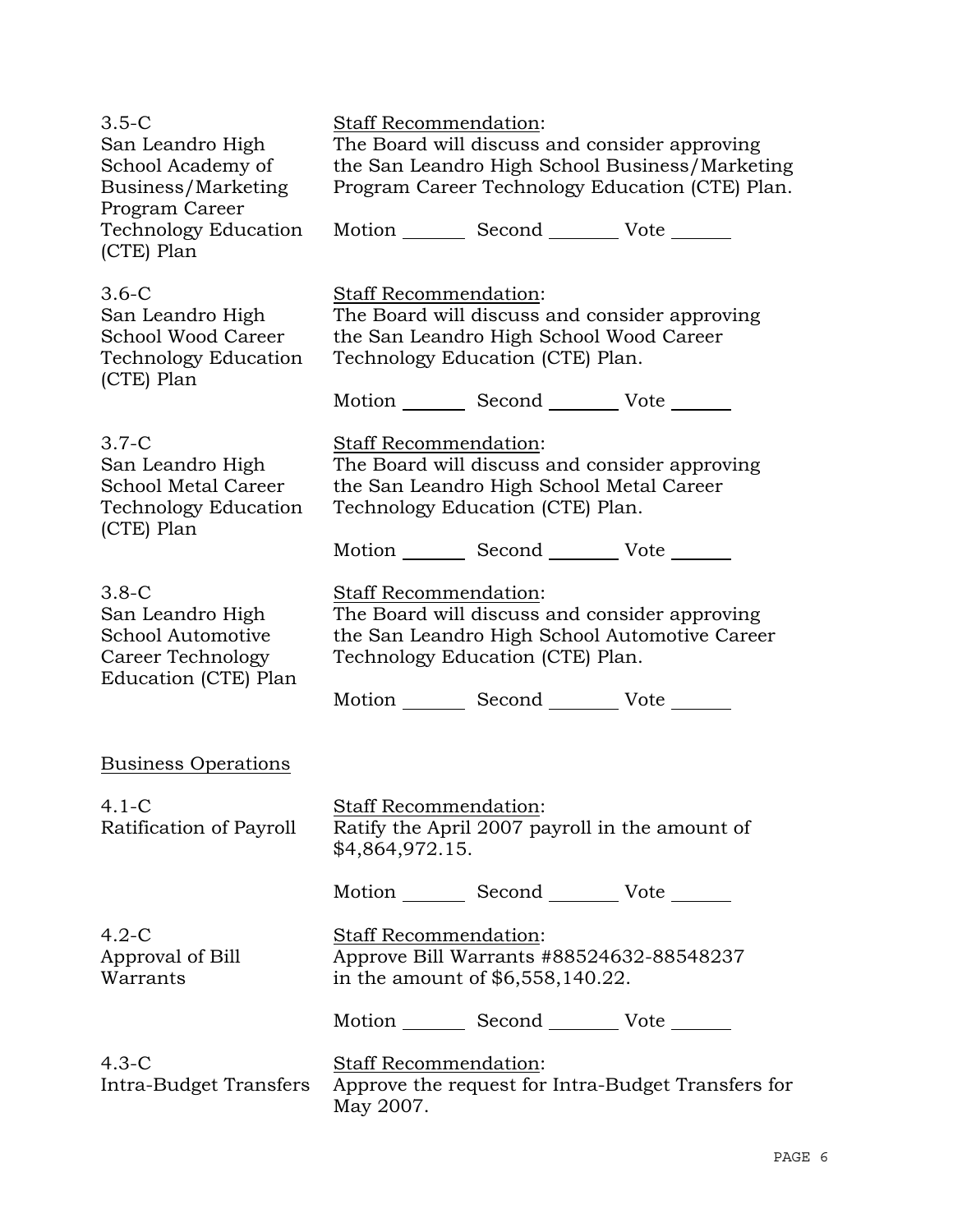| $4.4-C$<br>Liability Claims<br>Submitted to San<br>Leandro Unified School                                        | <b>Staff Recommendation:</b><br>Approve to reject the claims to San Leandro<br>Unified School District as presented for damages<br>to person or property. |                    |                                                                                                      |  |
|------------------------------------------------------------------------------------------------------------------|-----------------------------------------------------------------------------------------------------------------------------------------------------------|--------------------|------------------------------------------------------------------------------------------------------|--|
| District                                                                                                         |                                                                                                                                                           | Motion Second Vote |                                                                                                      |  |
| Facilities and Construction                                                                                      |                                                                                                                                                           |                    |                                                                                                      |  |
| $5.1 - C$<br>Architectural Design<br>Services Contract with<br>Jeffery Wong for the<br><b>Adult School Phase</b> | <b>Staff Recommendation:</b><br>Architects.                                                                                                               |                    | Approve the architectural design services contract<br>for Adult School Phase Three with Jeffery Wong |  |
| Three                                                                                                            | Motion                                                                                                                                                    |                    | Vote                                                                                                 |  |

## **ACTION ITEMS**

These items are presented for action at this time. Some may have been reviewed at a previous meeting.

## Human Resources

| $2.1 - A$<br>San Leandro Unified<br>School District Initial<br>Proposals to the San<br>Leandro Teachers'                    | Staff Recommendation:<br>Accept receipt of San Leandro Unified School<br>District Initial Proposals to the San Leandro<br>Teachers' Association.                                     |  |  |  |
|-----------------------------------------------------------------------------------------------------------------------------|--------------------------------------------------------------------------------------------------------------------------------------------------------------------------------------|--|--|--|
| Association                                                                                                                 | Motion _________ Second __________ Vote _______                                                                                                                                      |  |  |  |
| $2.2-A$<br>San Leandro Teachers'<br>Association (SLTA)<br>Initial Proposal to the<br>San Leandro Unified<br>School District | <b>Staff Recommendation:</b><br>Accept receipt of San Leandro Teachers'<br>Association (SLTA) Initial Proposals to the San<br>Leandro Unified School District.<br>Motion Second Vote |  |  |  |
| $2.3-A$<br>San Leandro Unified<br>School District Initial<br>Proposals to the                                               | Staff Recommendation:<br>Accept receipt of San Leandro Unified School<br>District Initial Proposals to the Teamsters Union<br>Local No. 856/Alameda Building Trades Council.         |  |  |  |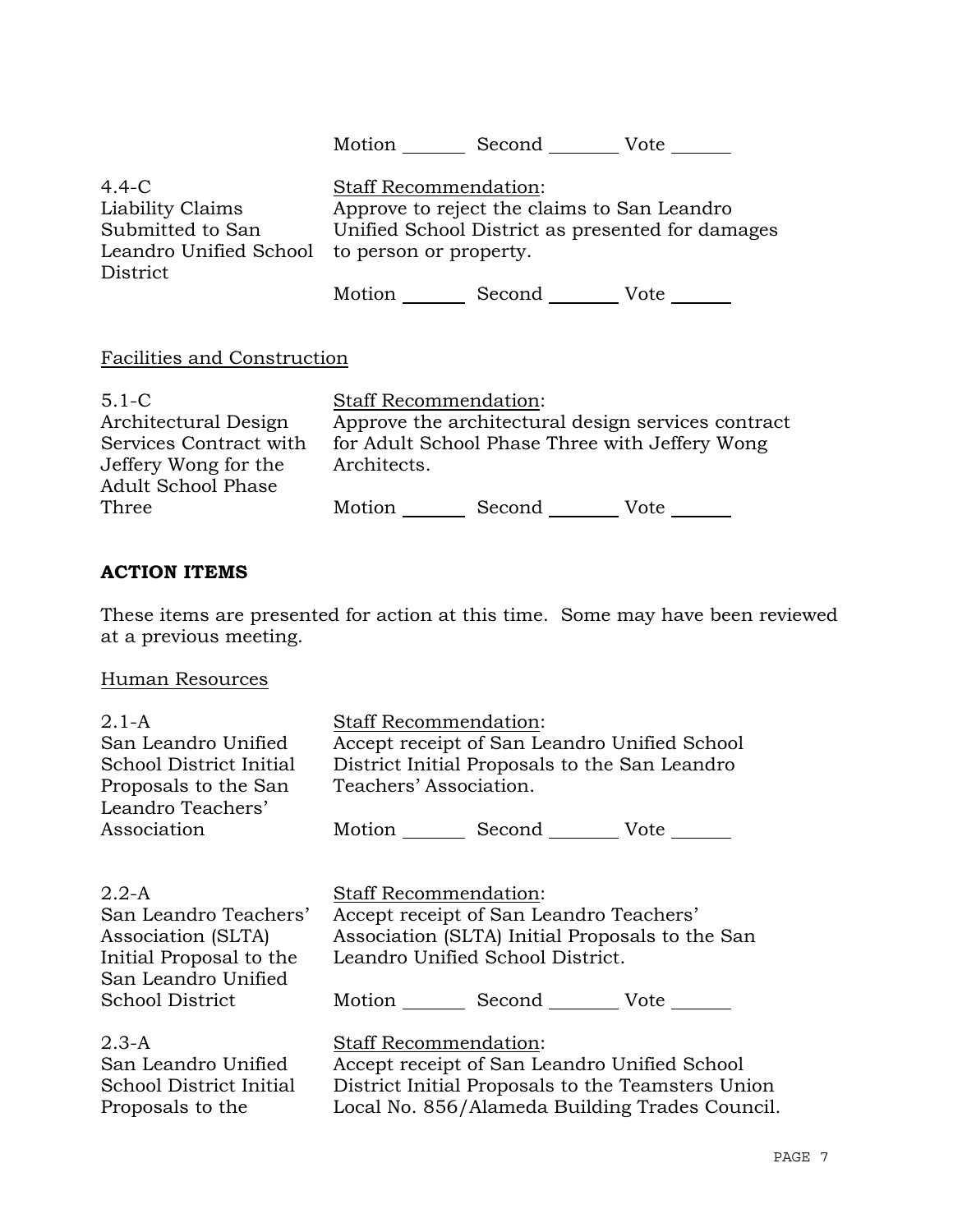| Teamsters Union Local<br>No. 856/Alameda<br><b>Building Trades</b><br>Council                                              | Motion<br>Second<br>Vote                                                                                                                                                               |
|----------------------------------------------------------------------------------------------------------------------------|----------------------------------------------------------------------------------------------------------------------------------------------------------------------------------------|
| $2.4 - A$<br>Teamsters Union Local<br>No. 856/Alameda<br><b>Building Trades</b><br>Council Initial<br>Proposals to the San | <b>Staff Recommendation:</b><br>Accept receipt of Teamsters Union Local No.<br>856/Alameda Building Trades Council Initial<br>Proposals to the San Leandro Unified School<br>District. |
| Leandro Unified School Motion<br>District                                                                                  | Second<br>Vote                                                                                                                                                                         |

## **CONFERENCE**

# General Services

| $1.1-CF$<br>AR 1312.4, Williams<br>Lawsuit Uniform<br><b>Complaint Procedures</b>                         | Staff Recommendation:<br>The Board will discuss and consider<br>approving revisions to AR 1312.4, Williams<br>Lawsuit Uniform Complaint Procedures. | Back-up to<br>be emailed<br>Tuesday,<br>July 24 (after<br>Policy<br>Committee<br>mtg., July 23                                                                                               |  |                                                               |
|-----------------------------------------------------------------------------------------------------------|-----------------------------------------------------------------------------------------------------------------------------------------------------|----------------------------------------------------------------------------------------------------------------------------------------------------------------------------------------------|--|---------------------------------------------------------------|
|                                                                                                           |                                                                                                                                                     | Motion _________ Second __________ Vote _______                                                                                                                                              |  |                                                               |
| Human Resources                                                                                           |                                                                                                                                                     |                                                                                                                                                                                              |  |                                                               |
| $2.1 - CF$<br>Additional Assistant<br>Principal Position at<br>San Leandro High<br>School                 | <b>Staff Recommendation:</b><br>San Leandro High School.                                                                                            | The Board will discuss and consider approving<br>the addition of a 1.0 FTE Assistant Principal at                                                                                            |  |                                                               |
|                                                                                                           |                                                                                                                                                     | Motion _________ Second __________ Vote _______                                                                                                                                              |  |                                                               |
| $2.2$ -CF<br>Limited Term Measure<br><b>B</b> Administrative<br>Assistant Position and<br>Job Description | Staff Recommendation:                                                                                                                               | The Board will discuss and consider approving<br>the new limited-term Measure B Administrative<br>Assistant position and job description.<br>Motion _________ Second __________ Vote _______ |  |                                                               |
| <b>Educational Services</b>                                                                               |                                                                                                                                                     |                                                                                                                                                                                              |  |                                                               |
| $3.1-CF$<br>Exhibit (3) 5145.3<br>Nondiscrimination/                                                      | Staff Recommendation:                                                                                                                               | The Board will discuss and consider<br>approving Exhibit (3) 5145.3                                                                                                                          |  | Back-up to be<br>emailed<br>Tuesday, July<br>24 (after Policy |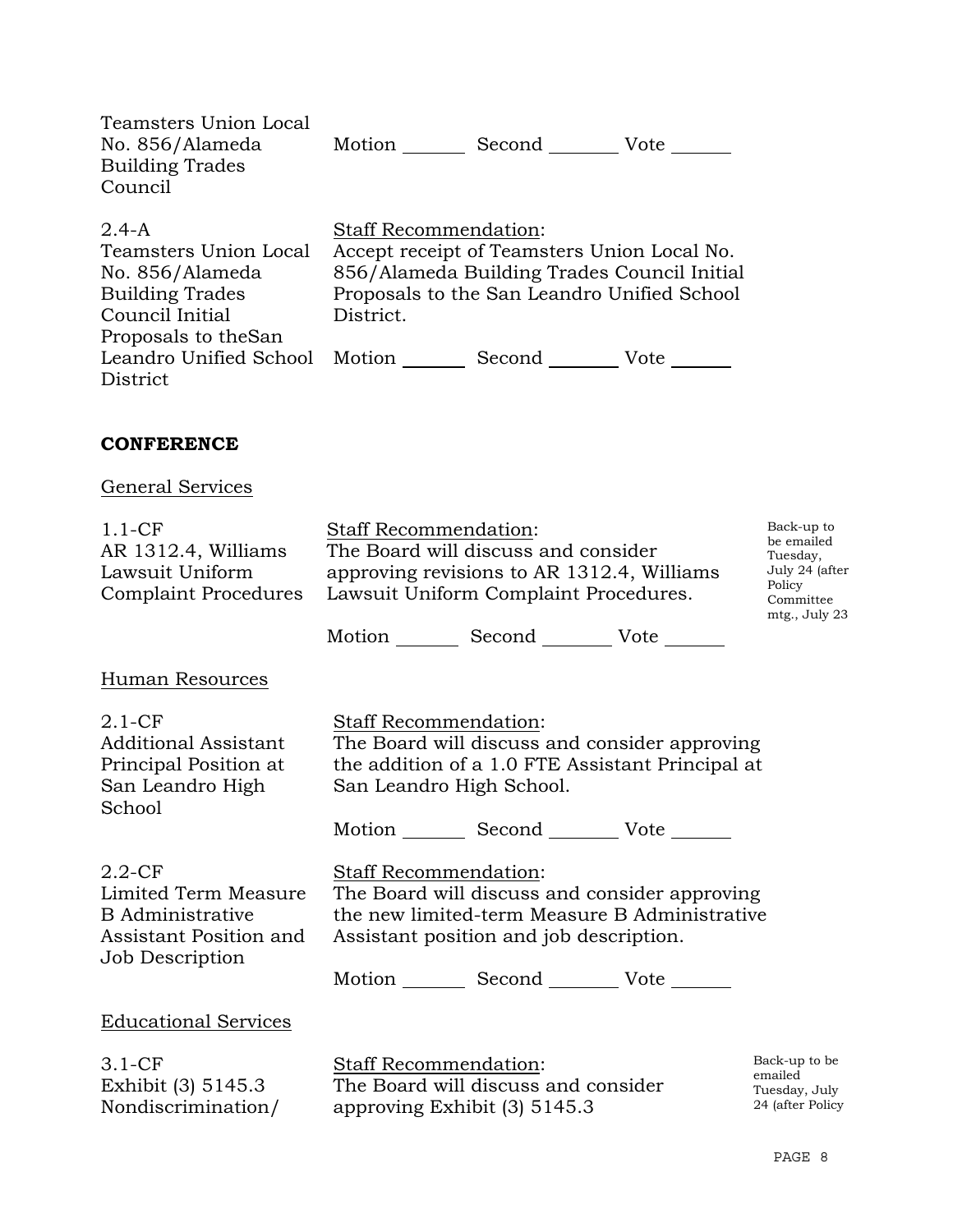| Harassment<br>(Elementary Safe)<br>Schools Poster) | Nondiscrimination/Harassment<br>(Elementary Safe Schools Poster) as<br>presented. | Committee<br>mtg., July 23 |      |  |
|----------------------------------------------------|-----------------------------------------------------------------------------------|----------------------------|------|--|
|                                                    | Motion                                                                            | Second                     | Vote |  |

#### Facilities and Construction

| $5.1-CF$              |
|-----------------------|
| Architectural Design  |
| Services Contract     |
| Amendment with WLC    |
| Architects for the    |
| Remaining Design      |
| Phases of the New 9th |
| Grade Campus          |

Staff Recommendation: Approve one of the two options for architectural design services contract amendment with WLC Architects for the remaining design phases of the New 9th Grade Campus.

Motion Second Vote

## **INFORMATION**

#### General Services

| $1.1-I$                     | <b>Staff Recommendation:</b>                    | Back-up to be                 |
|-----------------------------|-------------------------------------------------|-------------------------------|
| $E(1)$ 1312.4, $E(2)$       | Receive for information revisions to the $E(1)$ | emailed<br>Tuesday, July      |
| $1312.4$ (a-b), Williams    | 1312.4, $E(2)$ 1312.4 (a-b), Williams Lawsuit   | 24 (after Policy              |
| Lawsuit Uniform             | Uniform Complaint Procedures.                   | Committee<br>$mtg.$ , July 23 |
| <b>Complaint Procedures</b> |                                                 |                               |
|                             | Motion<br>Second<br>Vote                        |                               |

## Educational Services

3.1-I Williams Uniform Complaint Procedures Quarterly Report

Staff Recommendation: Receive for information the Williams Uniform Complaint Procedures Quarterly Report for April – June 2007.

## Business Operations

| $4.1-I$                | <b>Staff Recommendation:</b>                |
|------------------------|---------------------------------------------|
| Miscellaneous Receipts | Miscellaneous receipts in the amount of     |
|                        | $$19,192,714.15$ have been deposited in the |
|                        | Treasury of Alameda County.                 |

## **ADDITIONAL SUGGESTIONS AND COMMENTS FROM BOARD MEMBERS**